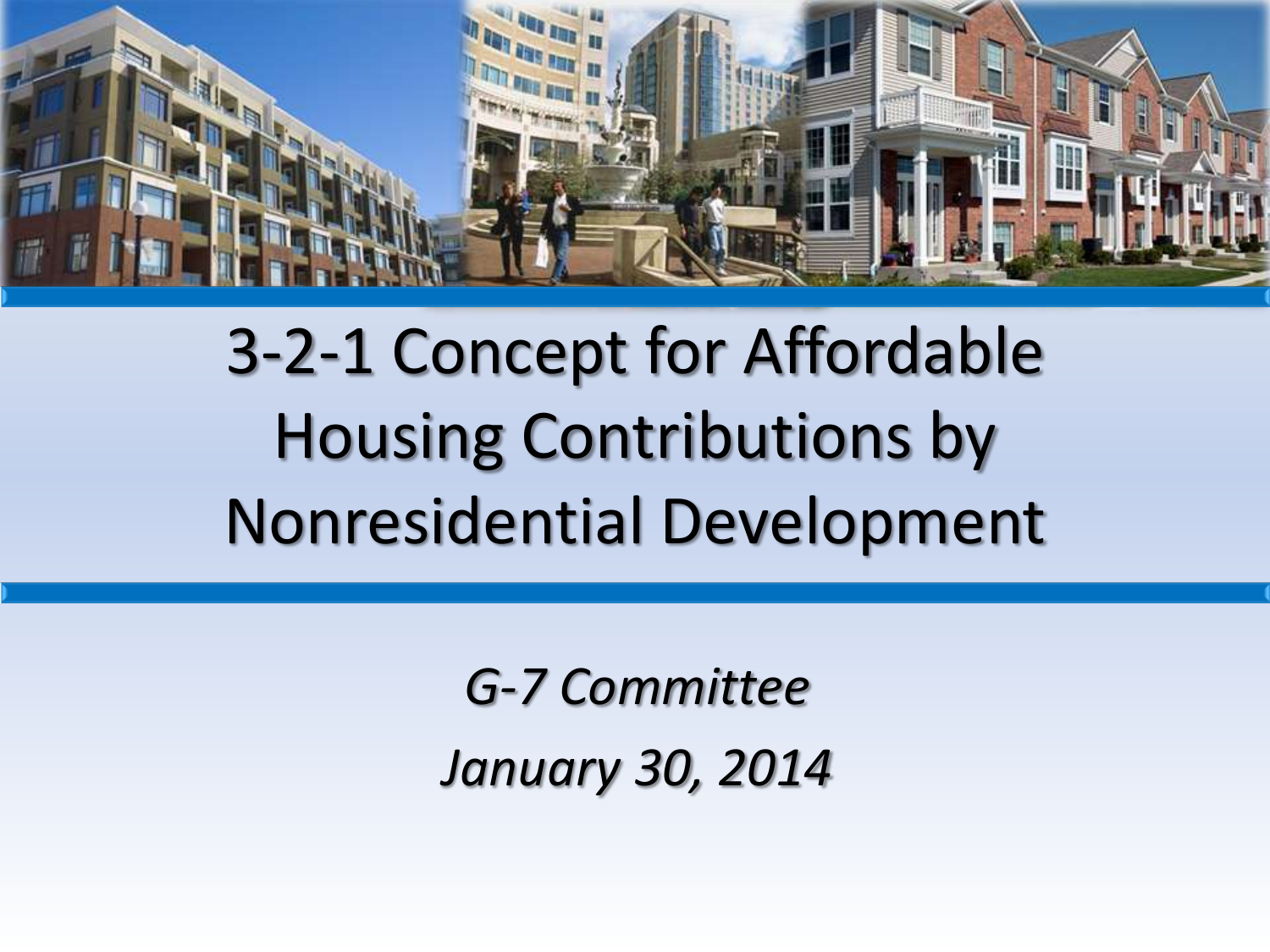# **Background**

■ 2010 direction to present the Board with an evaluation of a possible change to the Policy Plan to "modify the County's workforce housing policy to encourage monetary contributions to affordable and workforce housing from future nonresidential development."

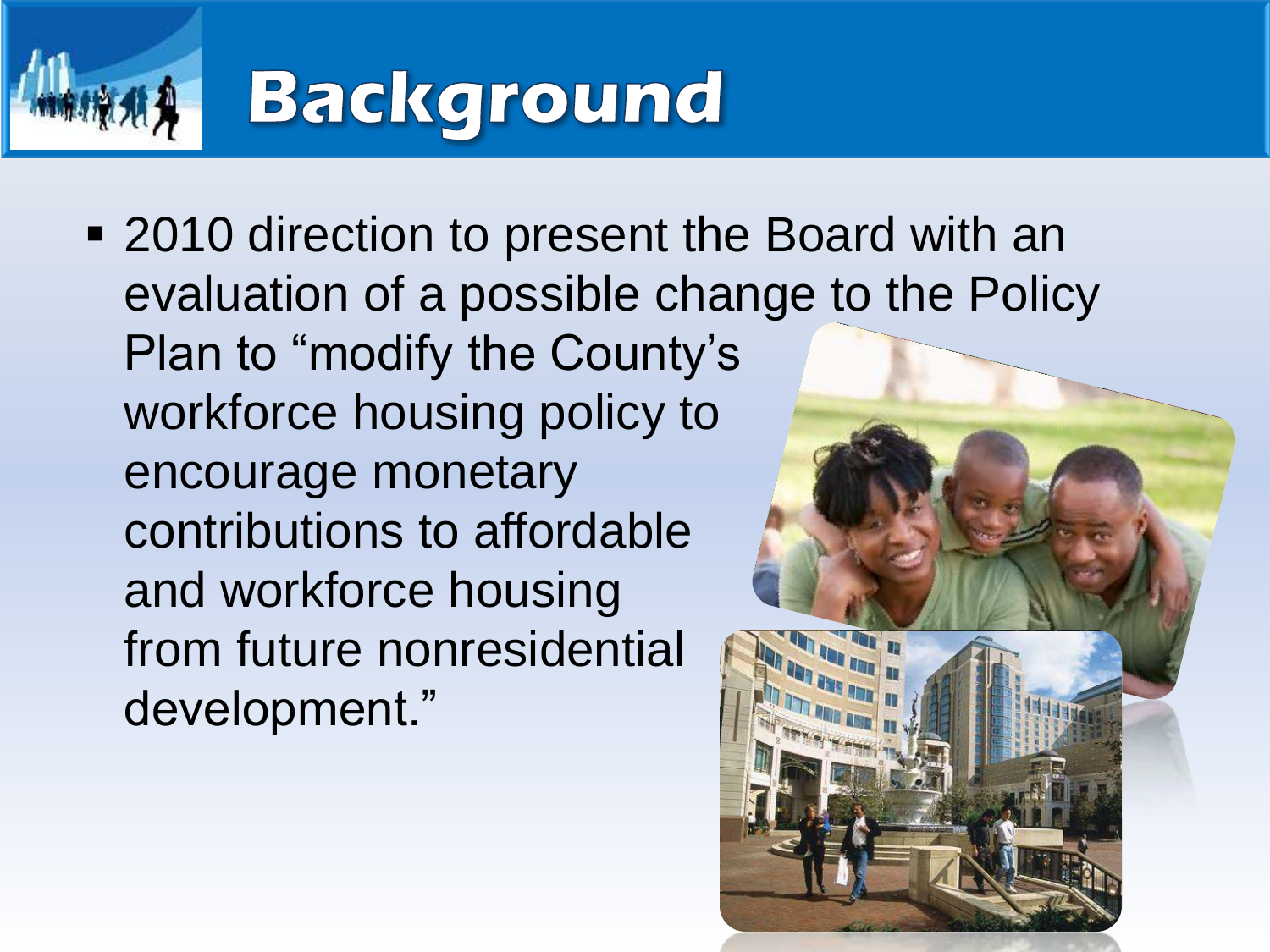

## **Concept crafted by:**

- **Affordable Housing Advisory Committee ad** hoc subcommittee
	- **Included advocates, building industry, Planning** Commissioners, current and former FCRHA Commissioners, CRAAG and others
- Joint Committee of the Redevelopment and Housing Authority and Planning Commission Housing Committee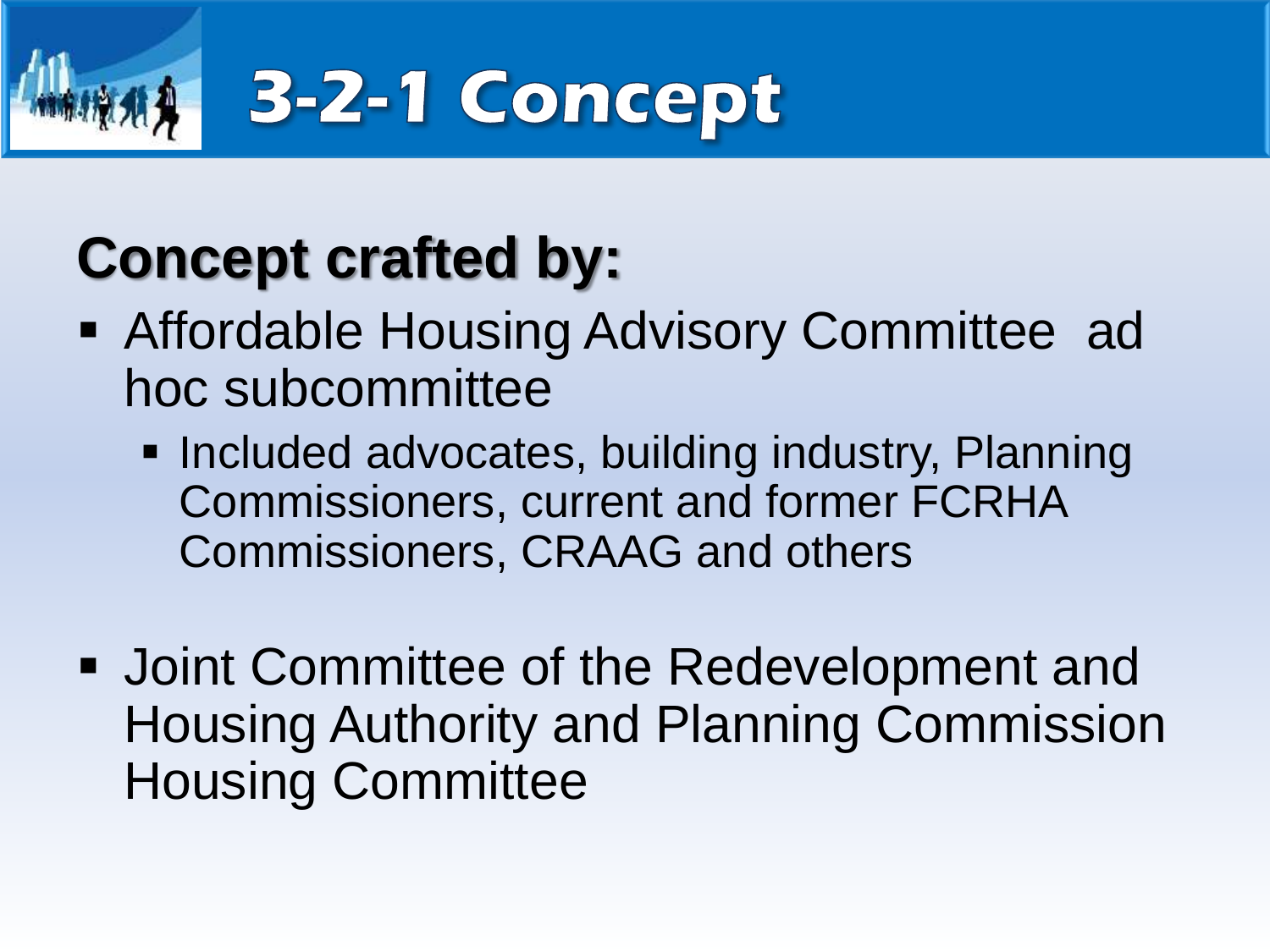

**Economic vitality is tied to housing** affordable to workers from the full spectrum of the economy



- By 2030, Fairfax County will need more than 50,000 new units affordable to households earning up to 120 percent of the Area Median Income
- Current tools of Affordable Dwelling Units Program and Workforce Housing Policy will supply 1 percent of the total housing need in 2030.

Source: GMU Center for Regional Analysis and FY 2014 Housing Blueprint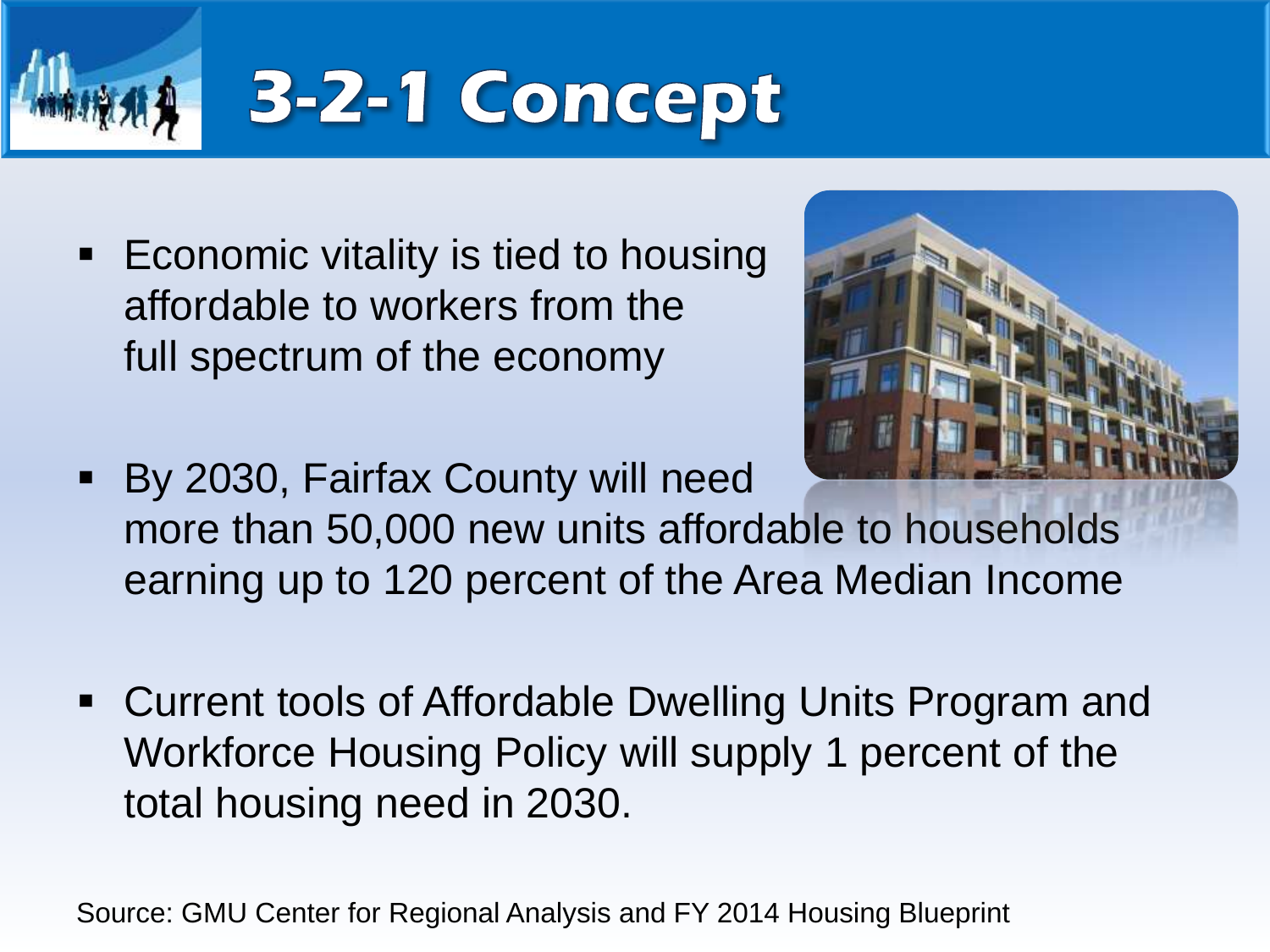

## 3-2-1 Concept

#### **Planning Commission recommendation:**

• Transmit the concept to the Housing Committee of the Board of Supervisors. Following that committee's consideration, request the Board of Supervisors to authorize a Plan Amendment to begin formal review of the concept.

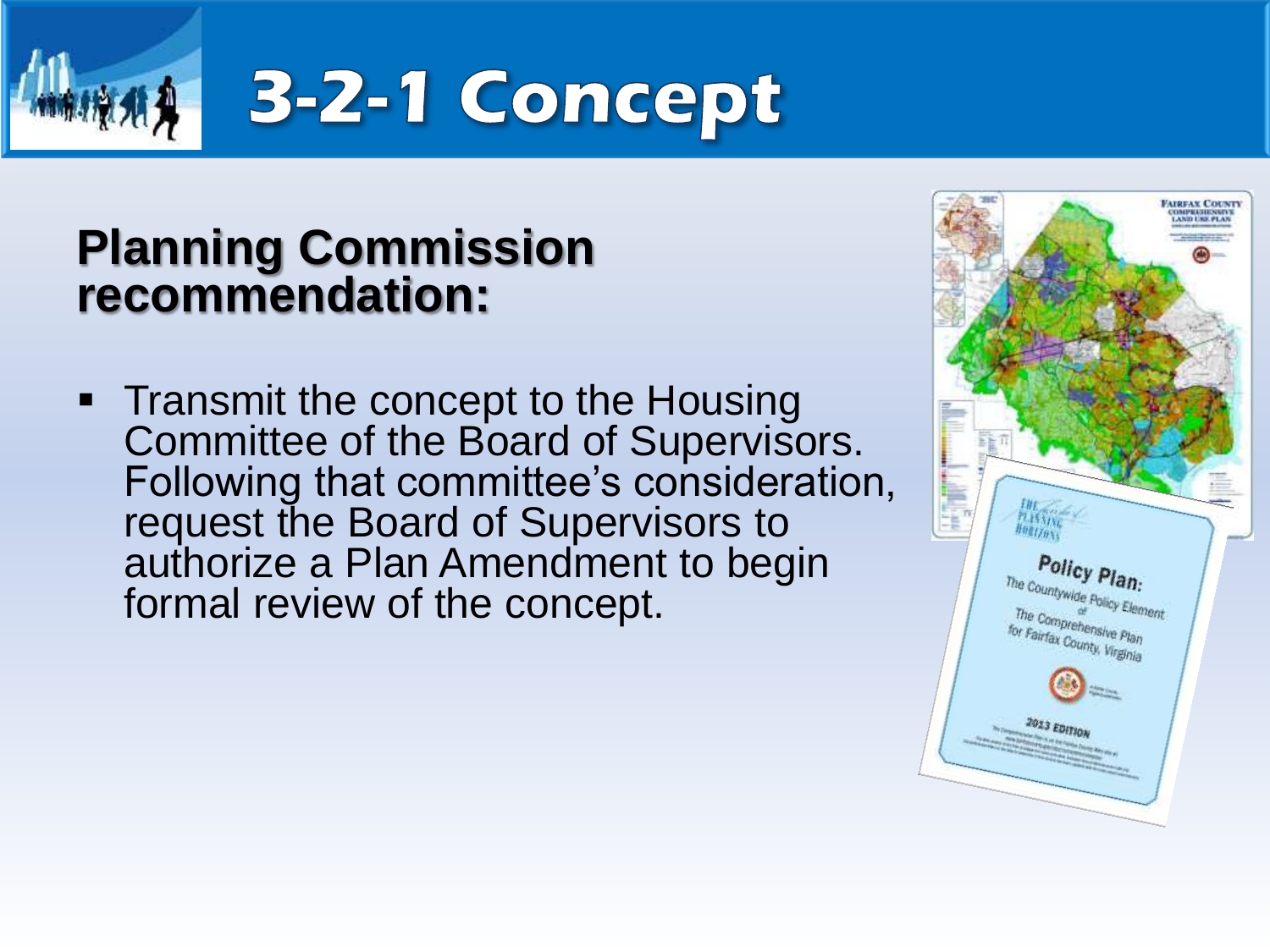

# 3-2-1 Concept

#### **Plan guidance triggered by zoning application:**

- \$3 per nonresidential square foot in Tysons (in effect) and within  $\frac{1}{4}$  mile of any other Transit Station Area (TSA)
- \$2 per nonresidential square foot between a  $\frac{1}{4}$  to  $\frac{1}{2}$  mile radius of any TSA
- **51 per nonresidential square foot** beyond ½ mile radius in TSA's, in Suburban Centers and Community Business Centers

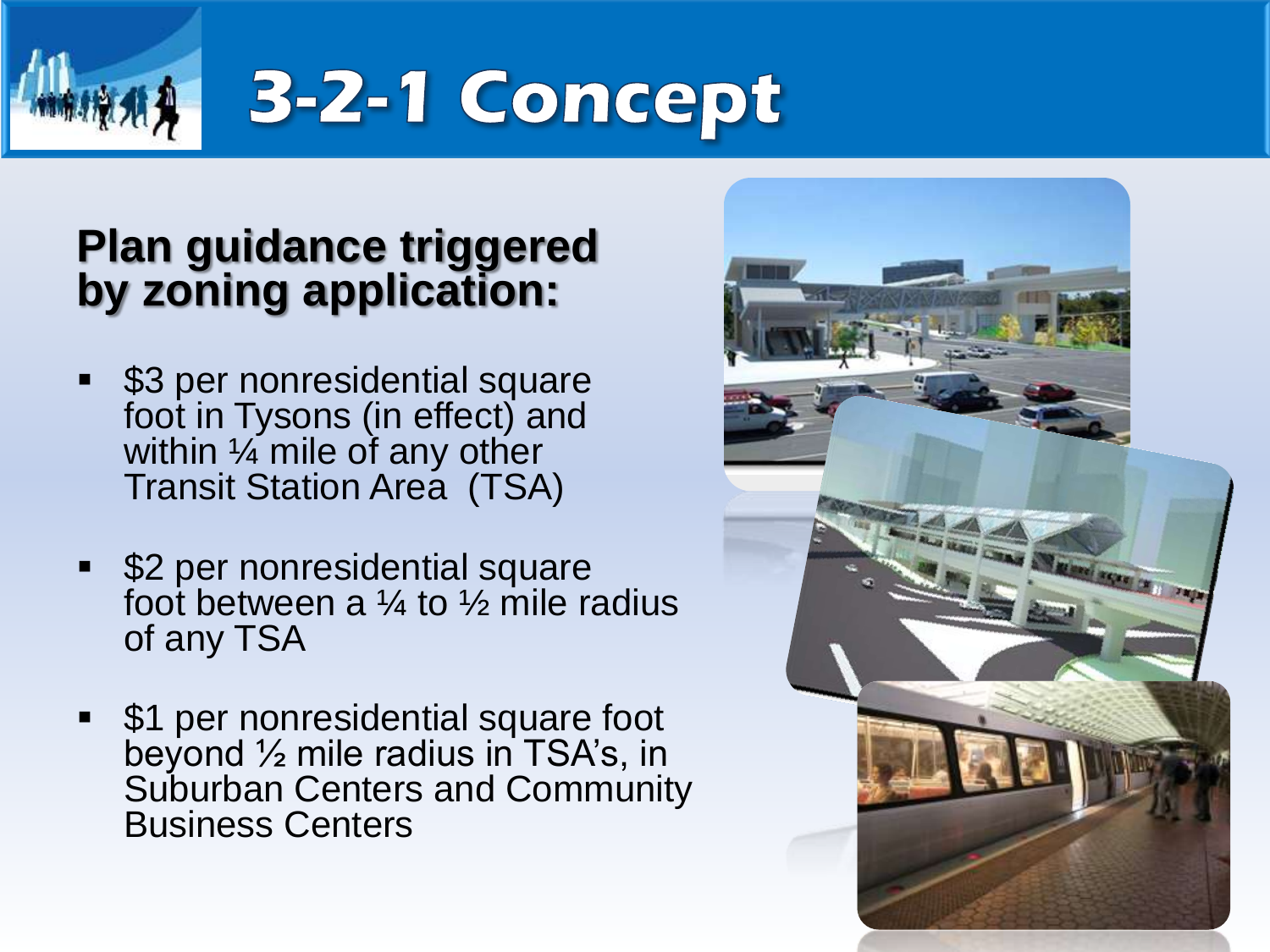

- Contributions could occur over a period of time
- Contributions could be in the form of land or affordable units in lieu of a cash contribution
- Ground floor retail not included in calculation
- Contribution amount would be adjusted annually based on the CPI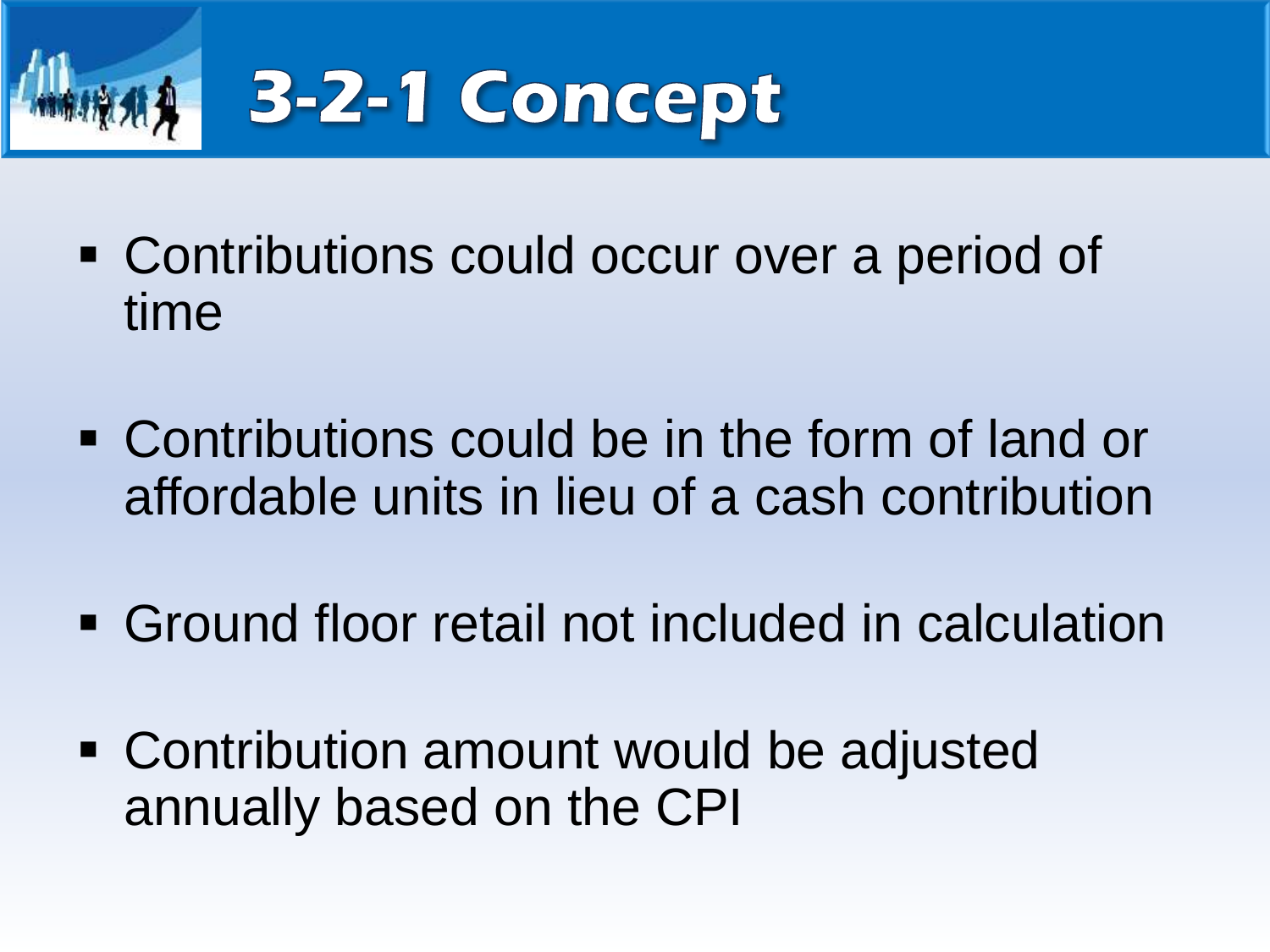

**Funds deposited in Housing** Trust Fund



- Funds contributed by \$3 and \$2 tiers should be used to develop affordable housing in the areas the funding was generated, or secondly in other \$3 and \$2 tier areas
- **Housing should serve households earning** 80% of the Area Median Income and below.